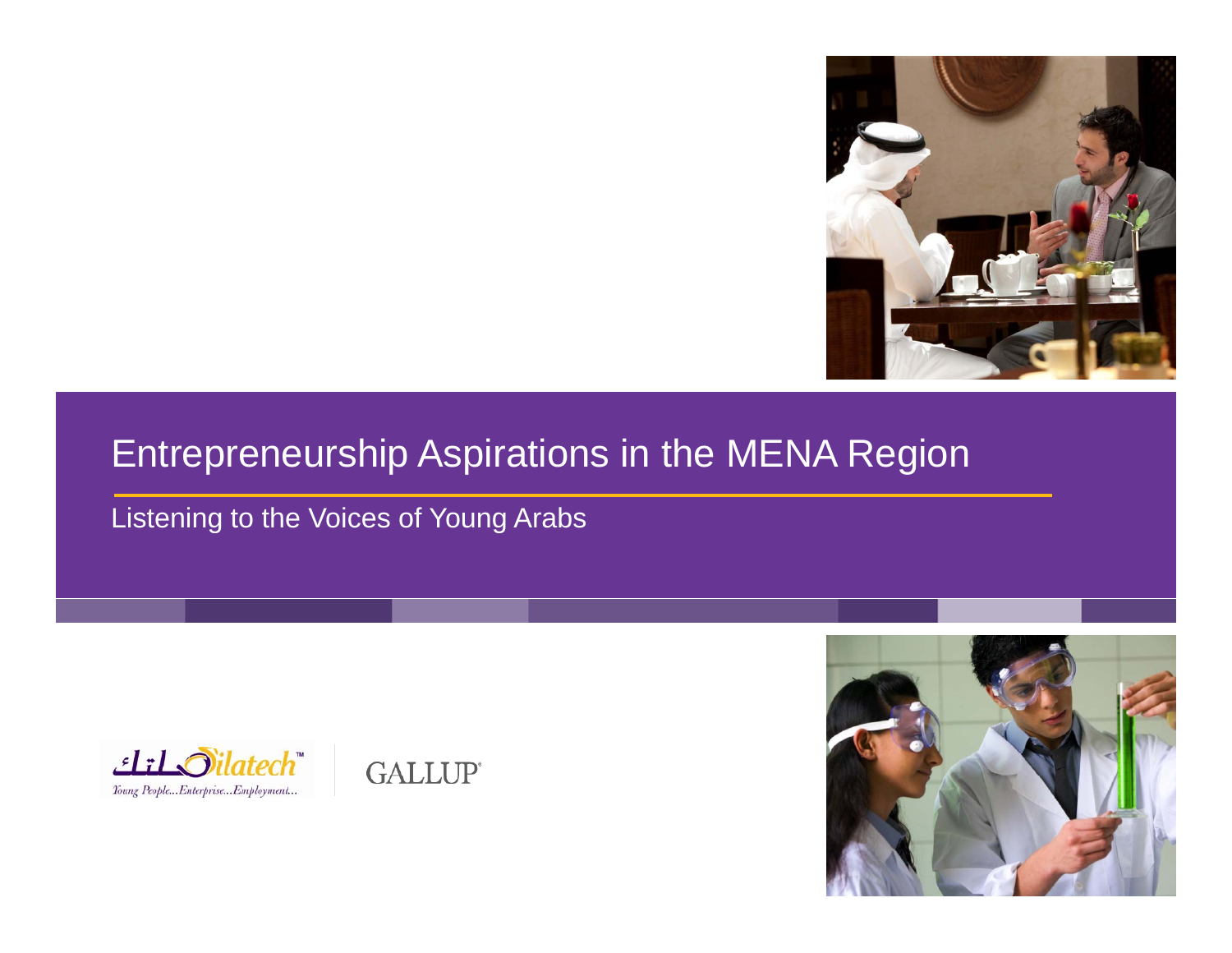# Copyright Standards

This document contains proprietary research, copyrighted materials, and literary property of Gallup, Inc. It is for the guidance of your company only and is not to be copied, quoted, published, or divulged to others outside of your organization. Gallup®, and (list trademarks with appropriate trademark symbols here) are trademarks of Gallup, Inc. All other trademarks are the property of their respective owners.

This document is of great value to both your organization and Gallup, Inc. Accordingly, international and domestic laws and penalties guaranteeing patent, copyright, trademark, and trade secret protection protect the ideas, concepts, and recommendations related within this document.

No changes may be made to this document without the express written permission of Gallup, Inc.

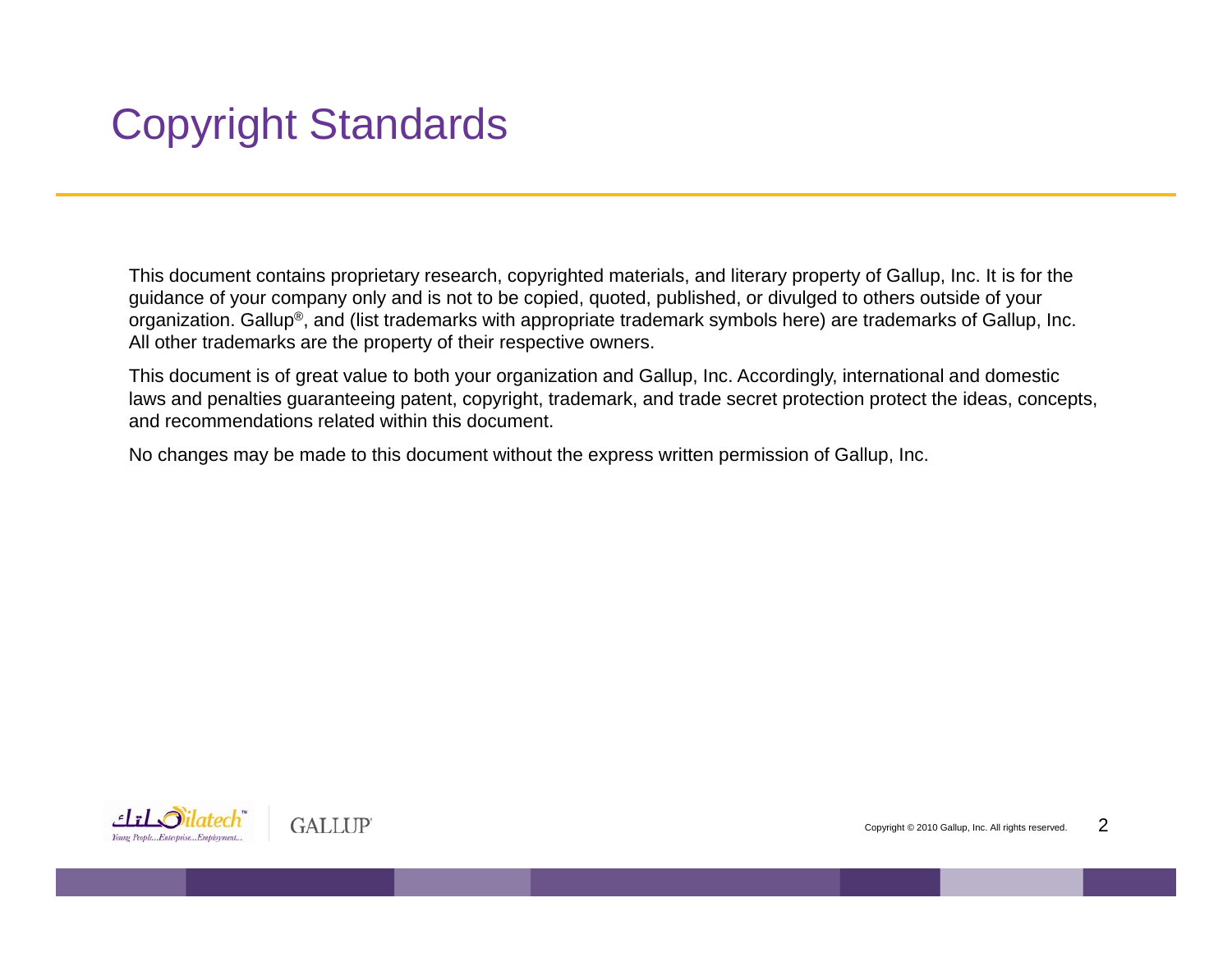### **Overview**

- $\bullet$ Methodology
- $\bullet$ Private vs. Public Sector Preferences
- $\bullet$ Views of Entrepreneurship
- $\bullet$ Entrepreneurship Intentions
- $\bullet$ Aspiring Entrepreneurs' Profile
- •Attitudes Toward Business Entry vs. Business Outcomes
- •**Summary**

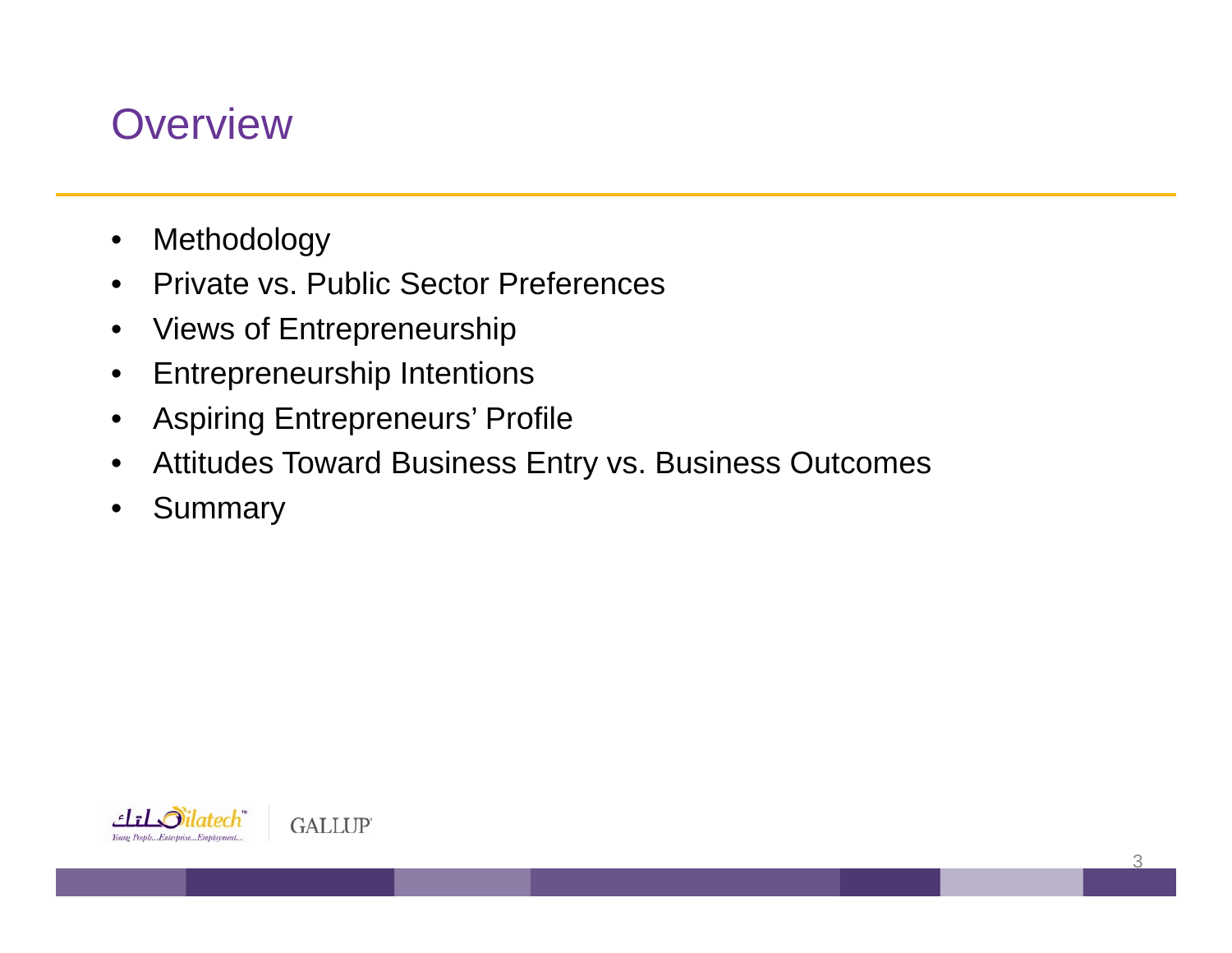### Methodology

 $\geq$  20 countries in the Arab League (plus Somaliland region of Somalia)

 $\triangleright$  Random probability samples

 $\triangleright$  Face-to-face interviews of Arab nationals aged 15 and older

¾ At least 1,000 interviews conducted in each country twice <sup>a</sup> year

- $\triangleright$  Urban and rural areas
- $\triangleright$  Margin of error range:  $+/- 3.4\%$  to  $+/- 4.1\%$



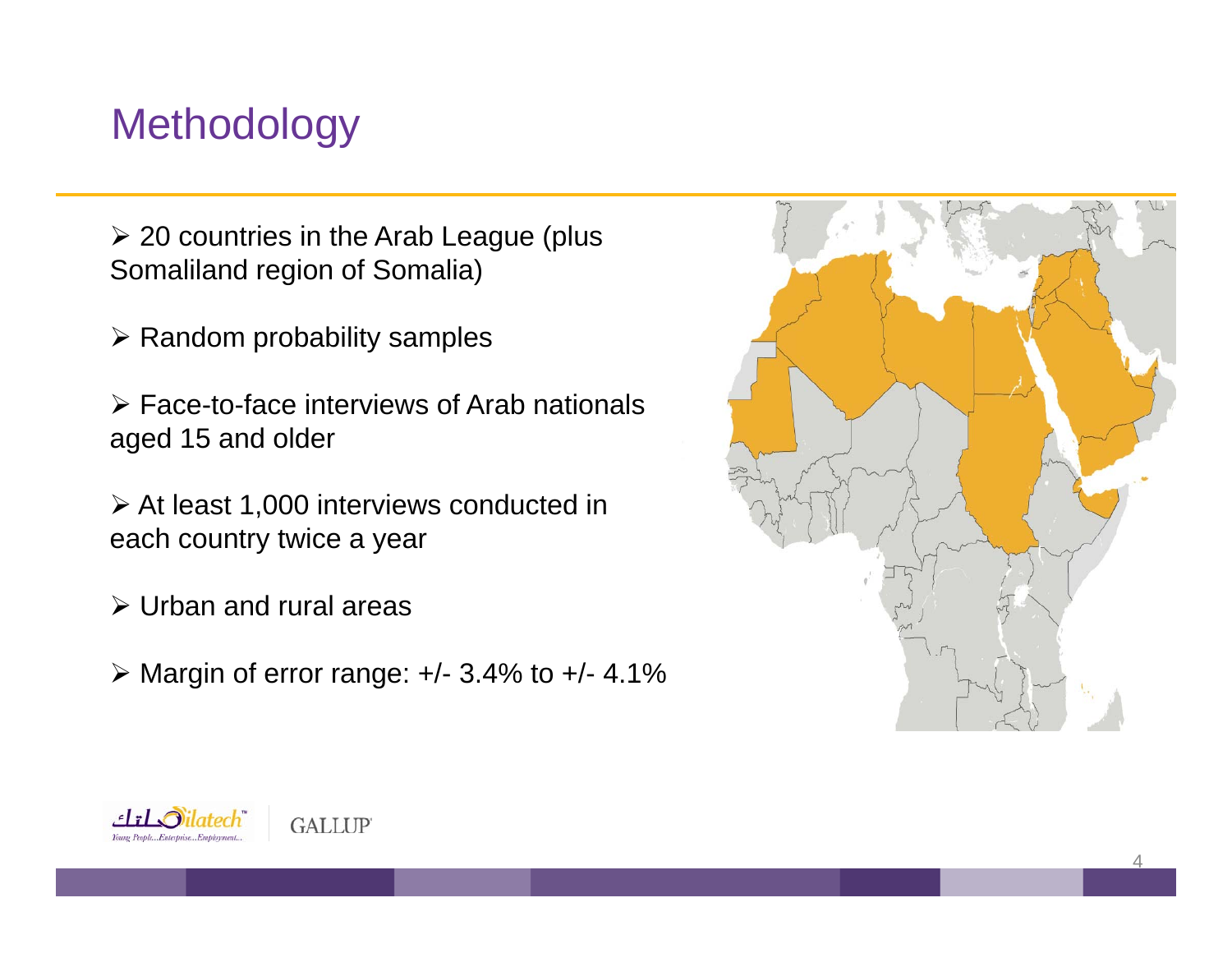### Private vs. Public Sector Preferences

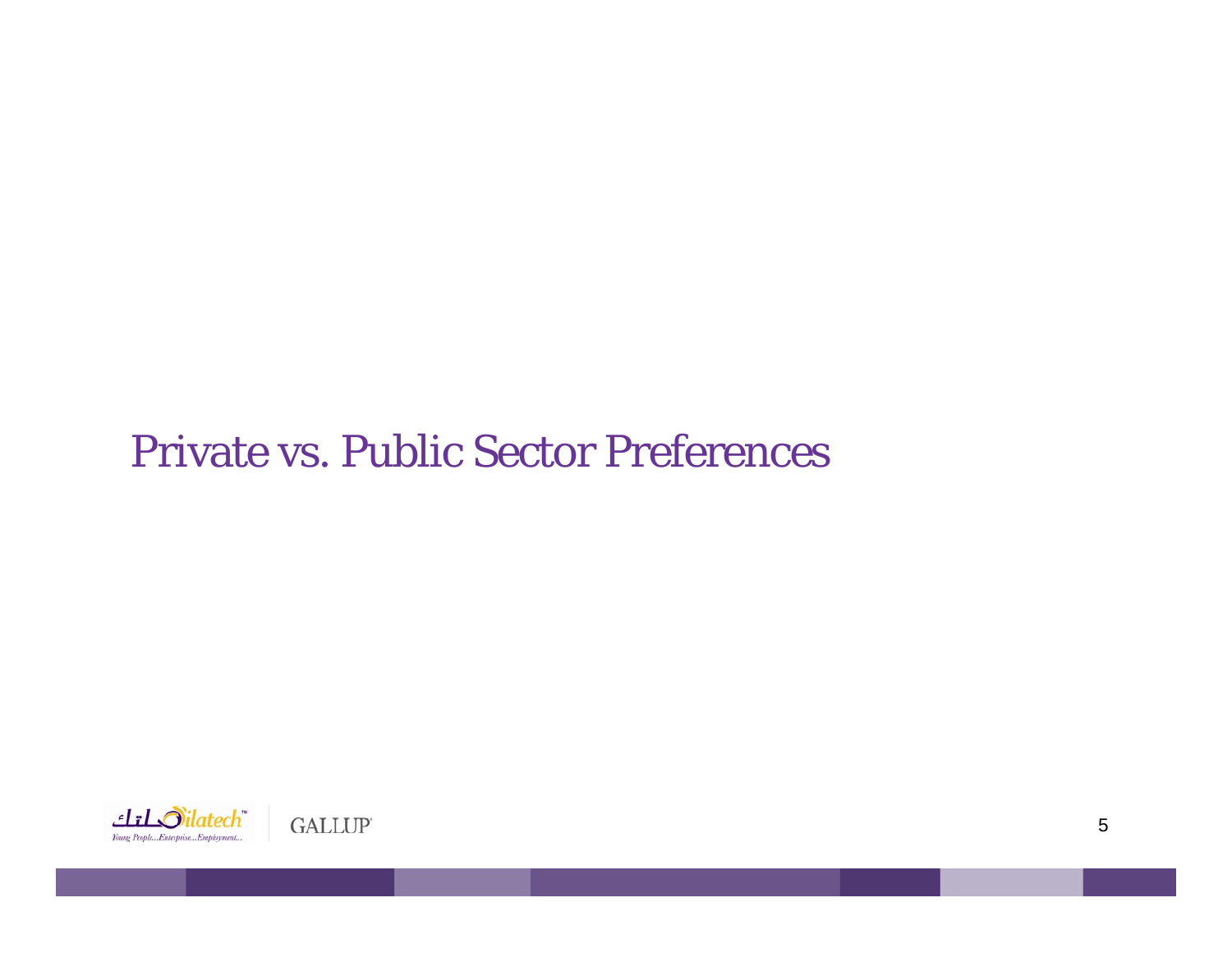# Majority Prefer Public Sector Employment



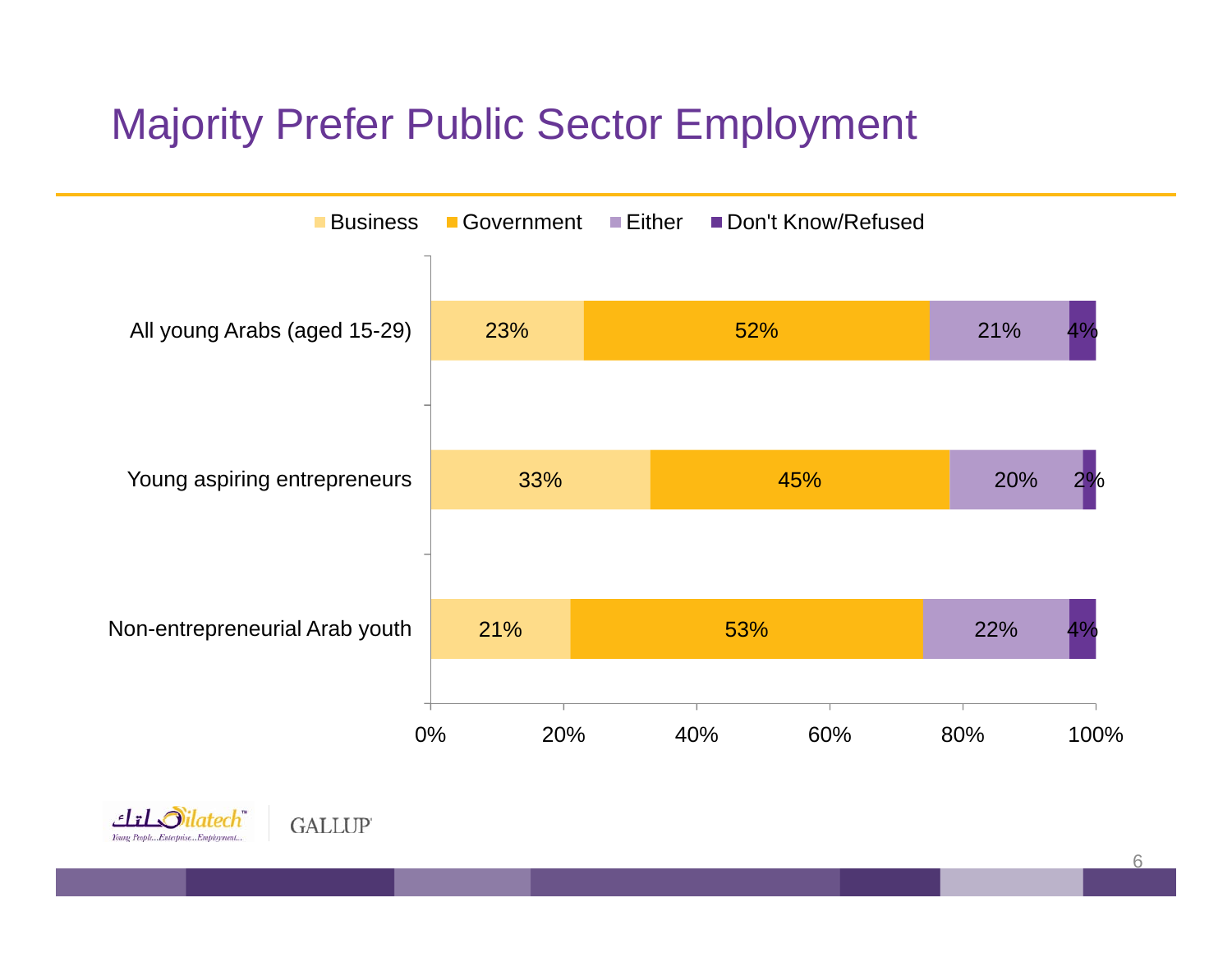# Work Environment Preference by Country





**GALLUP**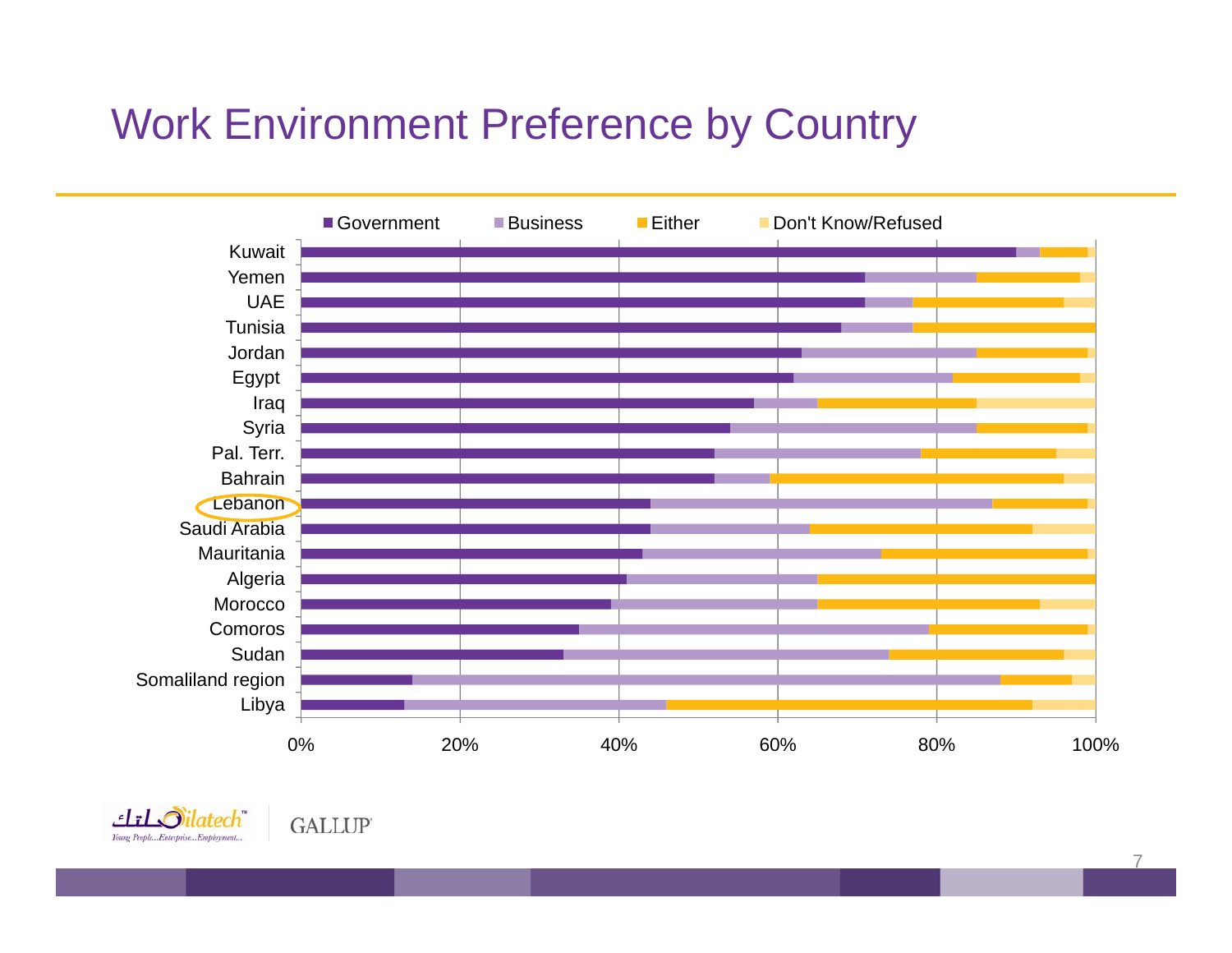# Views of Entrepreneurship

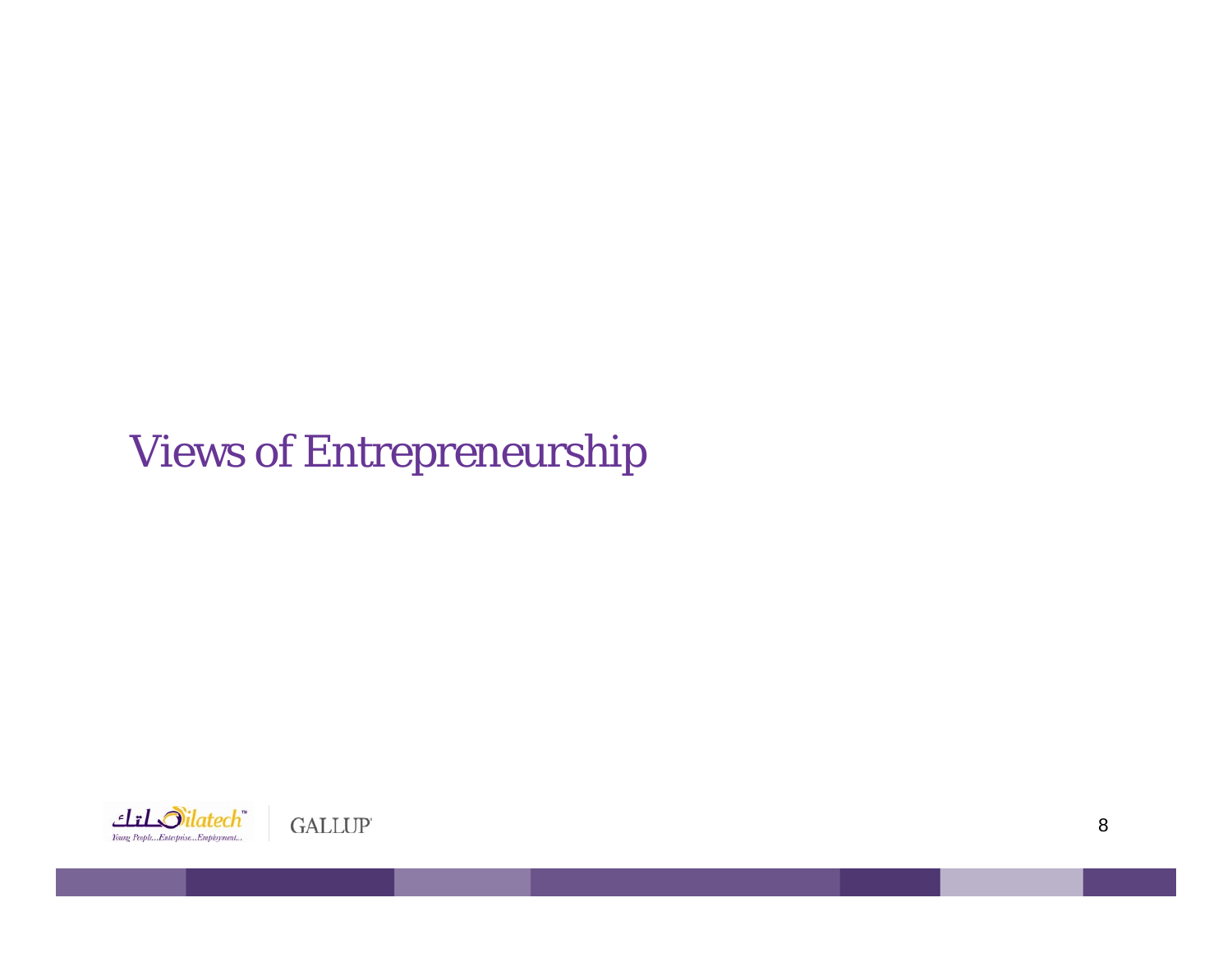## Positive Views of Entrepreneurship

Young People...Enterprise...Empi

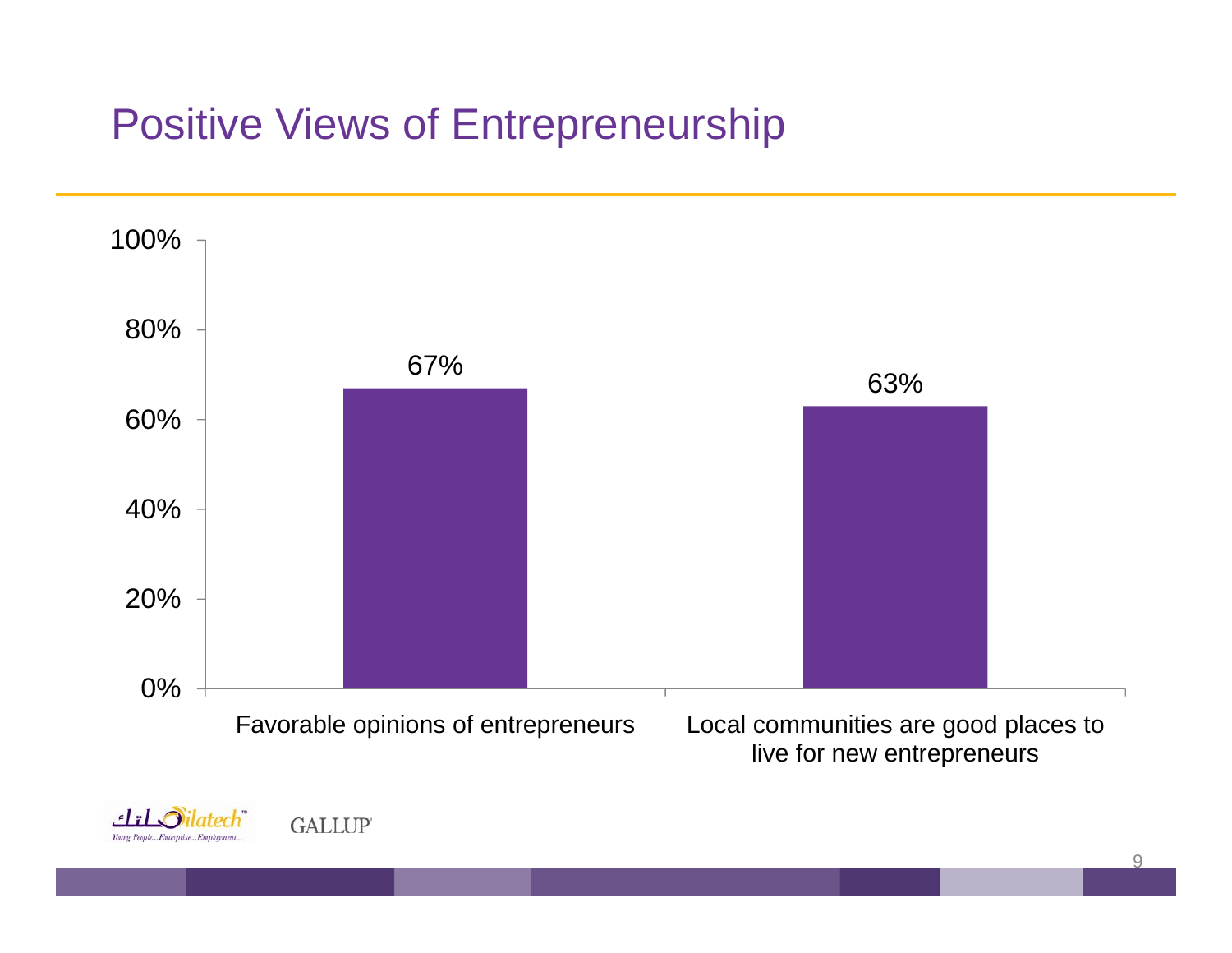#### Entrepreneurship Intentions by Region (among those aged 15-29)





**GALLUP**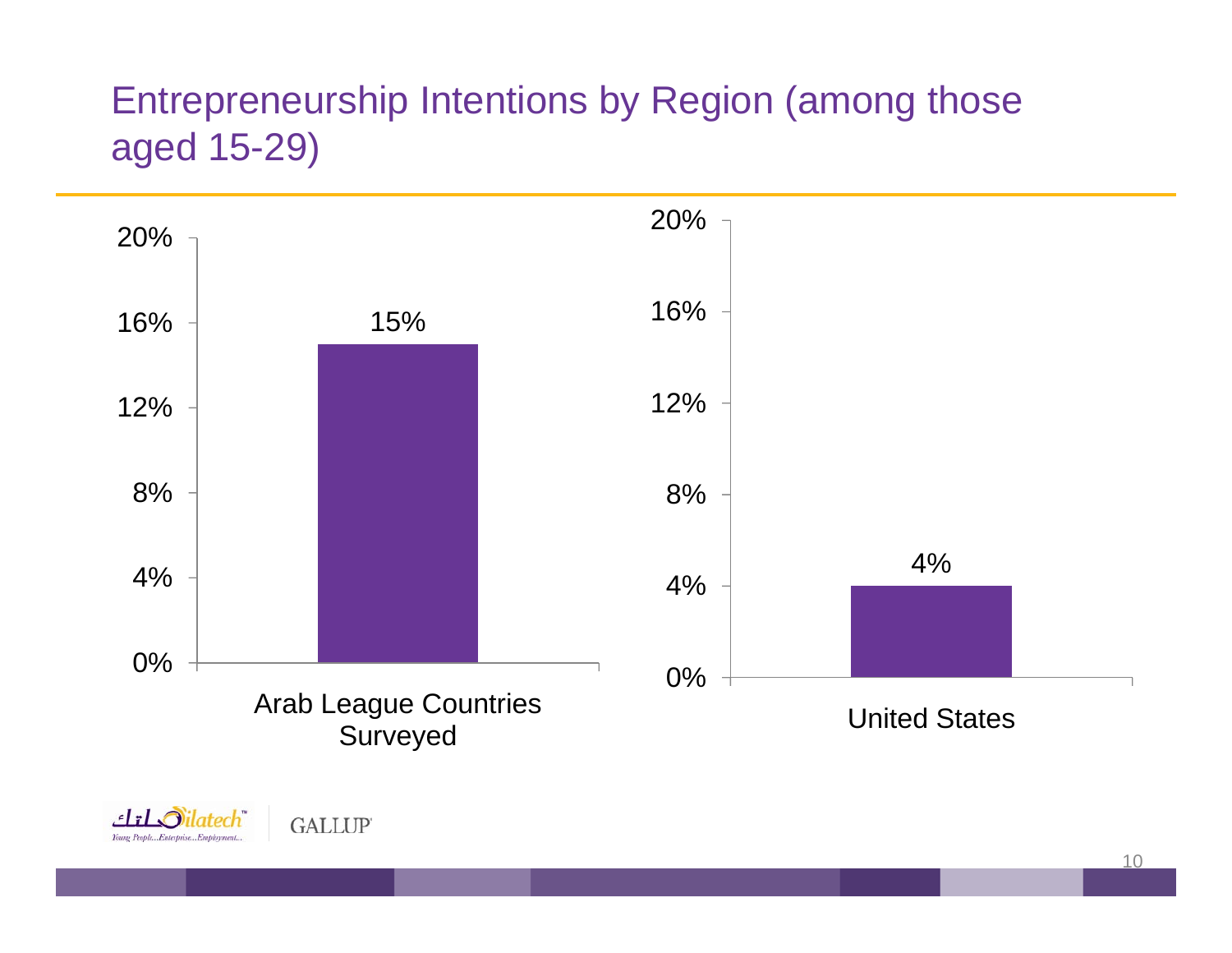#### Young Arabs' Business Creation Intentions – by GDP





**GALLUP**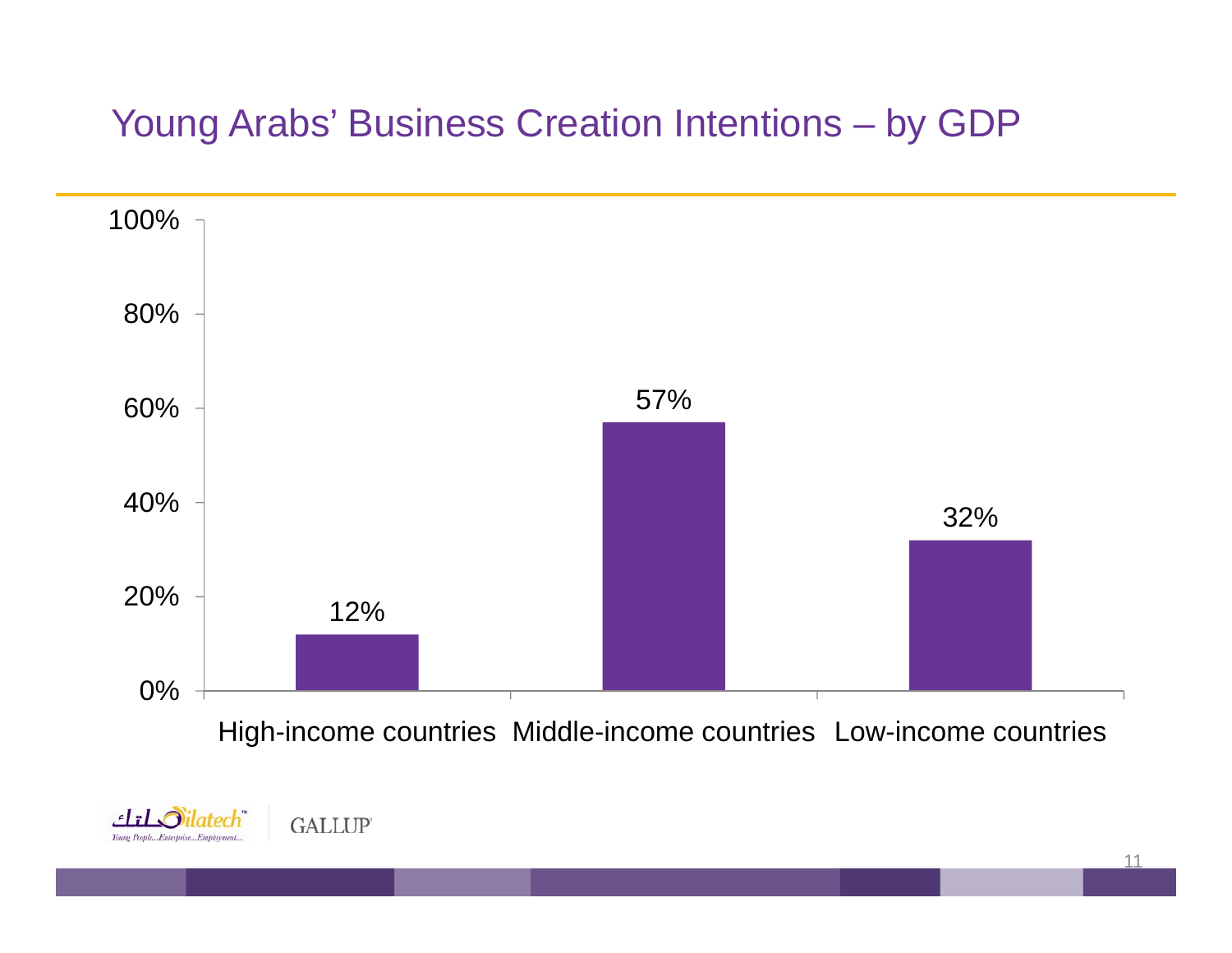# Aspiring Entrepreneurs' Profile

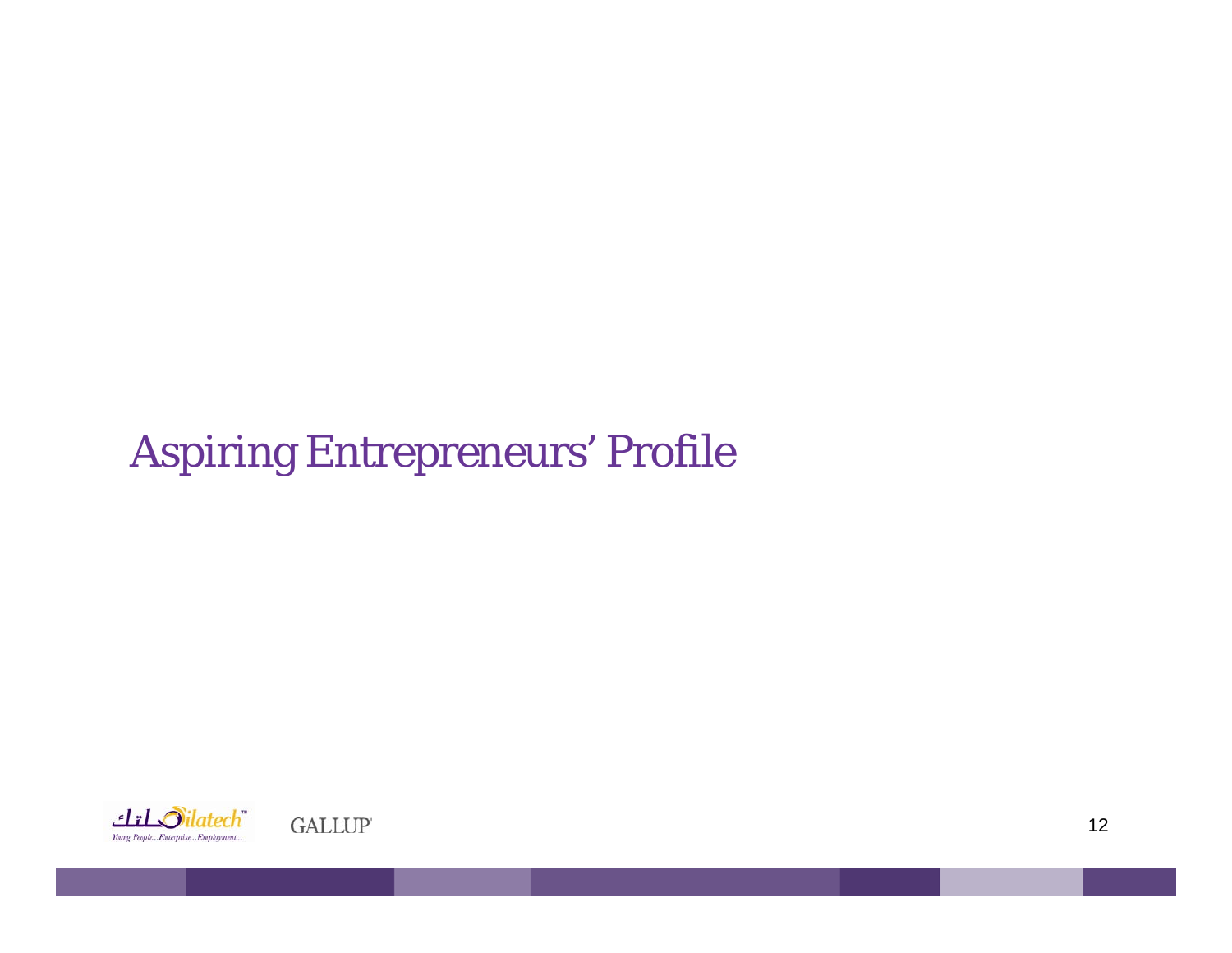### Business Creation Intentions by Gender



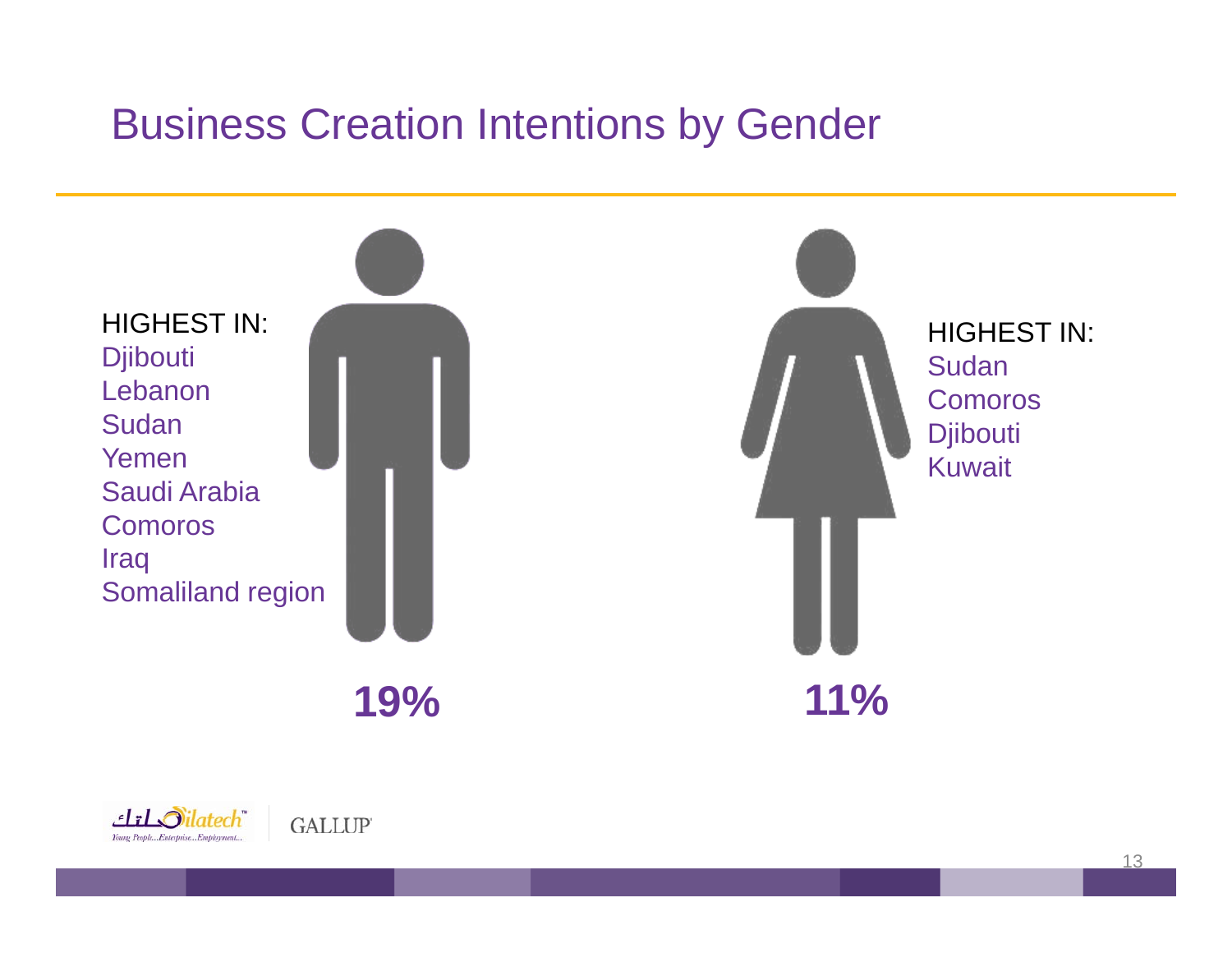# Aspiring Entrepreneurs - Attributes

|                               | <b>Aspiring Entrepreneurs</b> | <b>Non-Entrepreneurial</b><br><b>Youth</b> |
|-------------------------------|-------------------------------|--------------------------------------------|
| <b>Work Full Time</b>         | 34%                           | 21%                                        |
| <b>Volunteered Time</b>       | 18%                           | 10%                                        |
| <b>Helped a Stranger</b>      | 59%                           | 48%                                        |
| <b>Would Like to Emigrate</b> | 42%                           | 29%                                        |

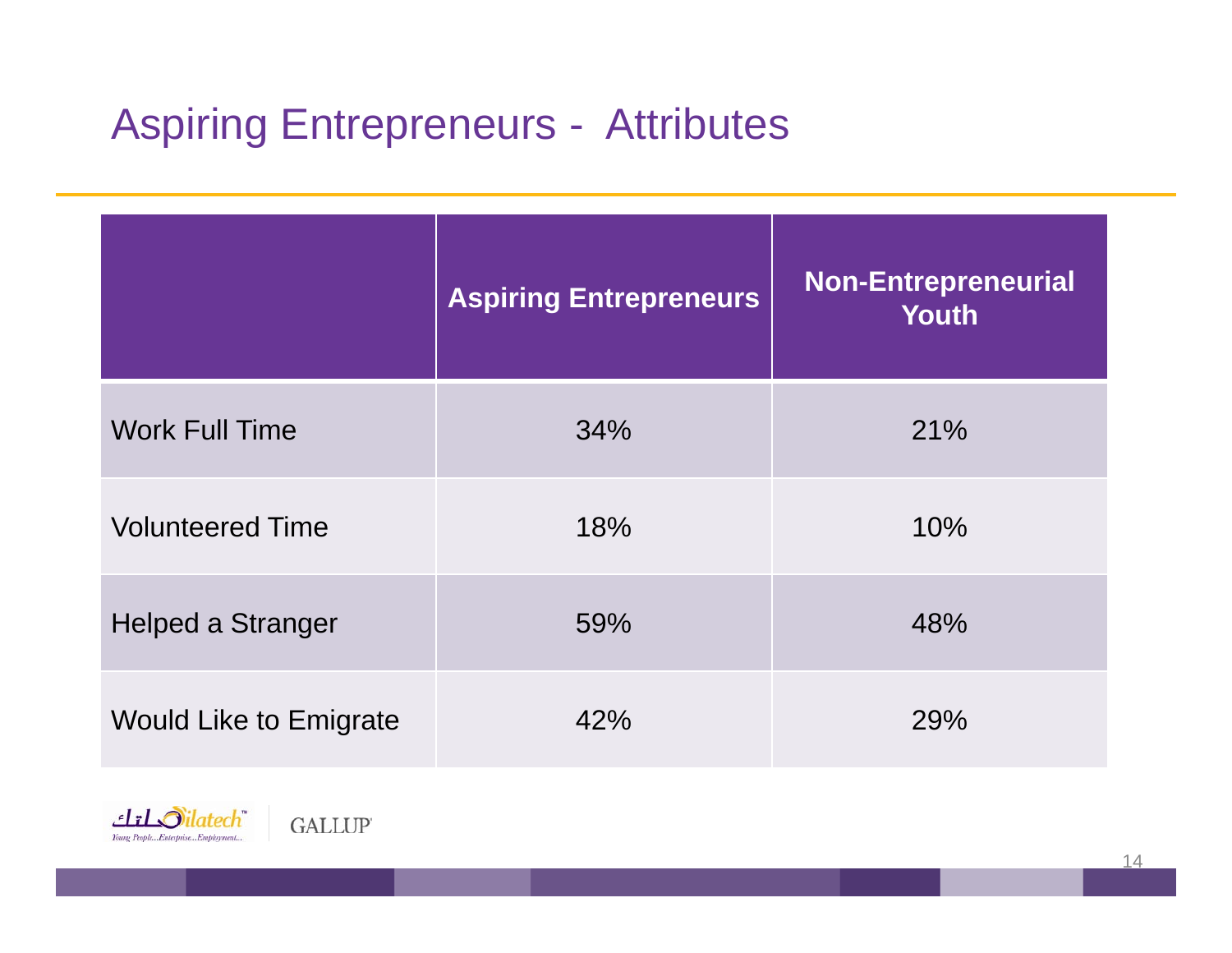## Attitudes Toward Business Entry vs. Business Outcomes

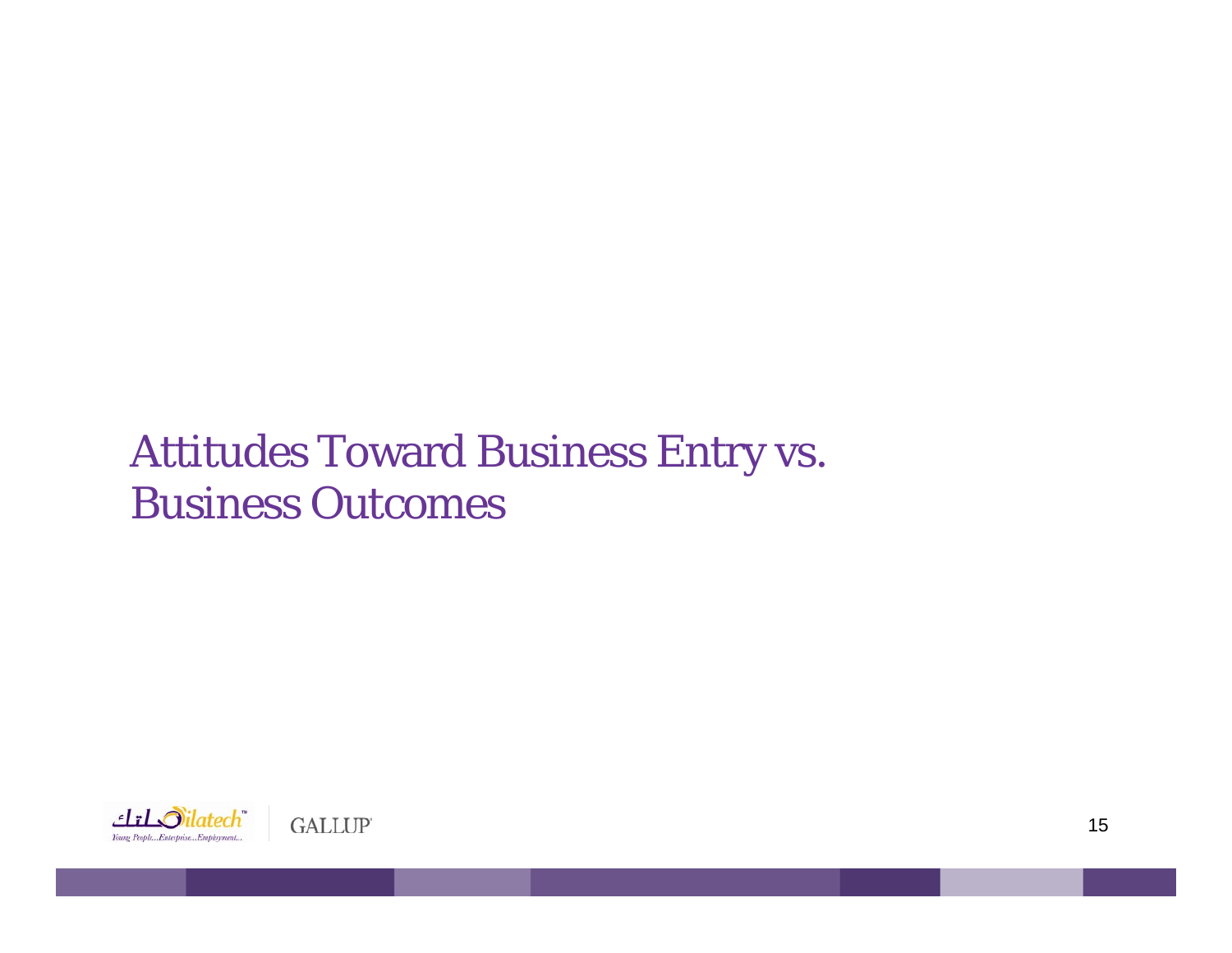# Young Arabs' Perspectives – Business Entry

 $\mathbf{H}$ 

Young People...Enterprise...Employment...

**GALLUP** 

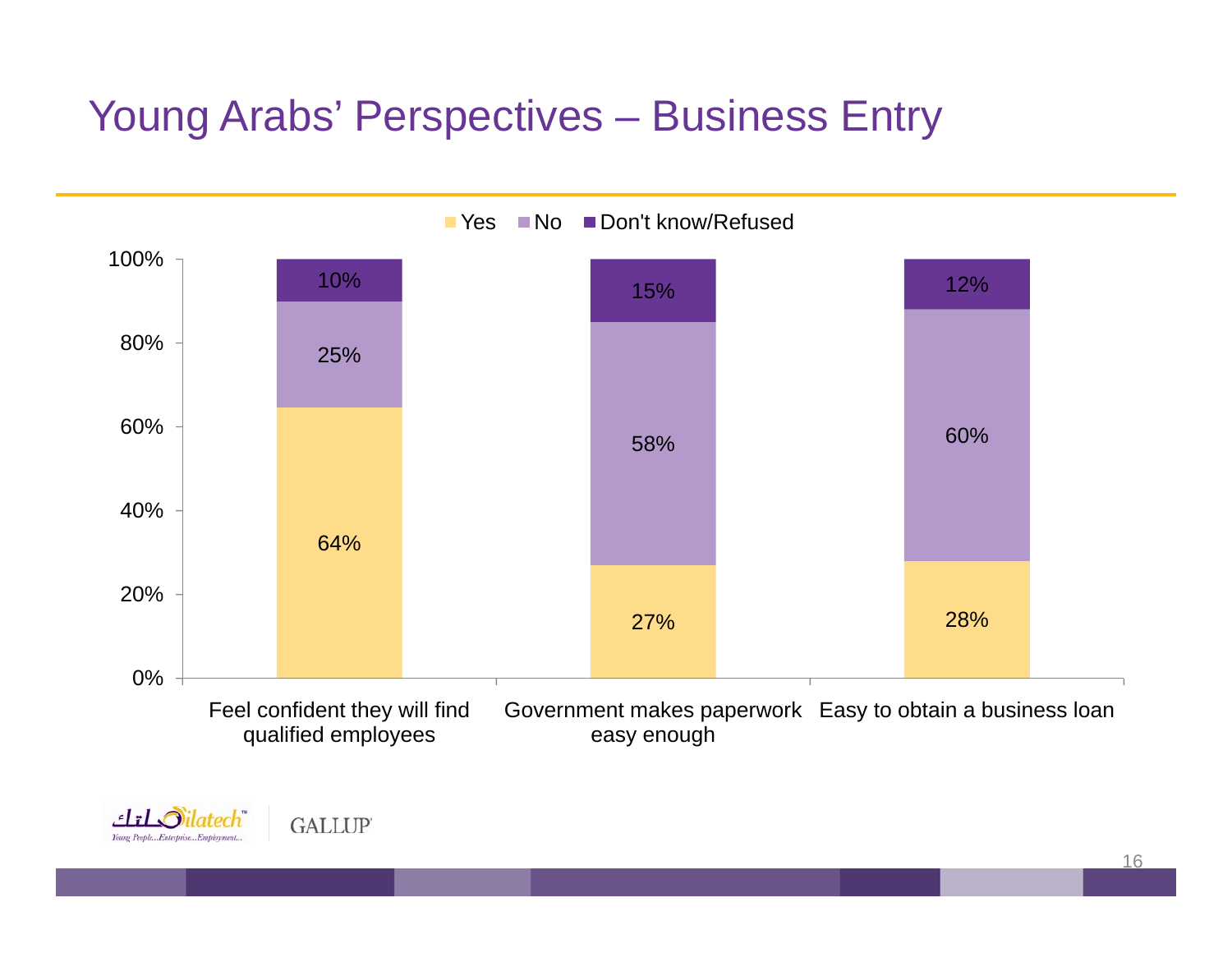## Young Arabs' Perspectives – Business Outcomes



Yes ■No ■Don't know/Refused

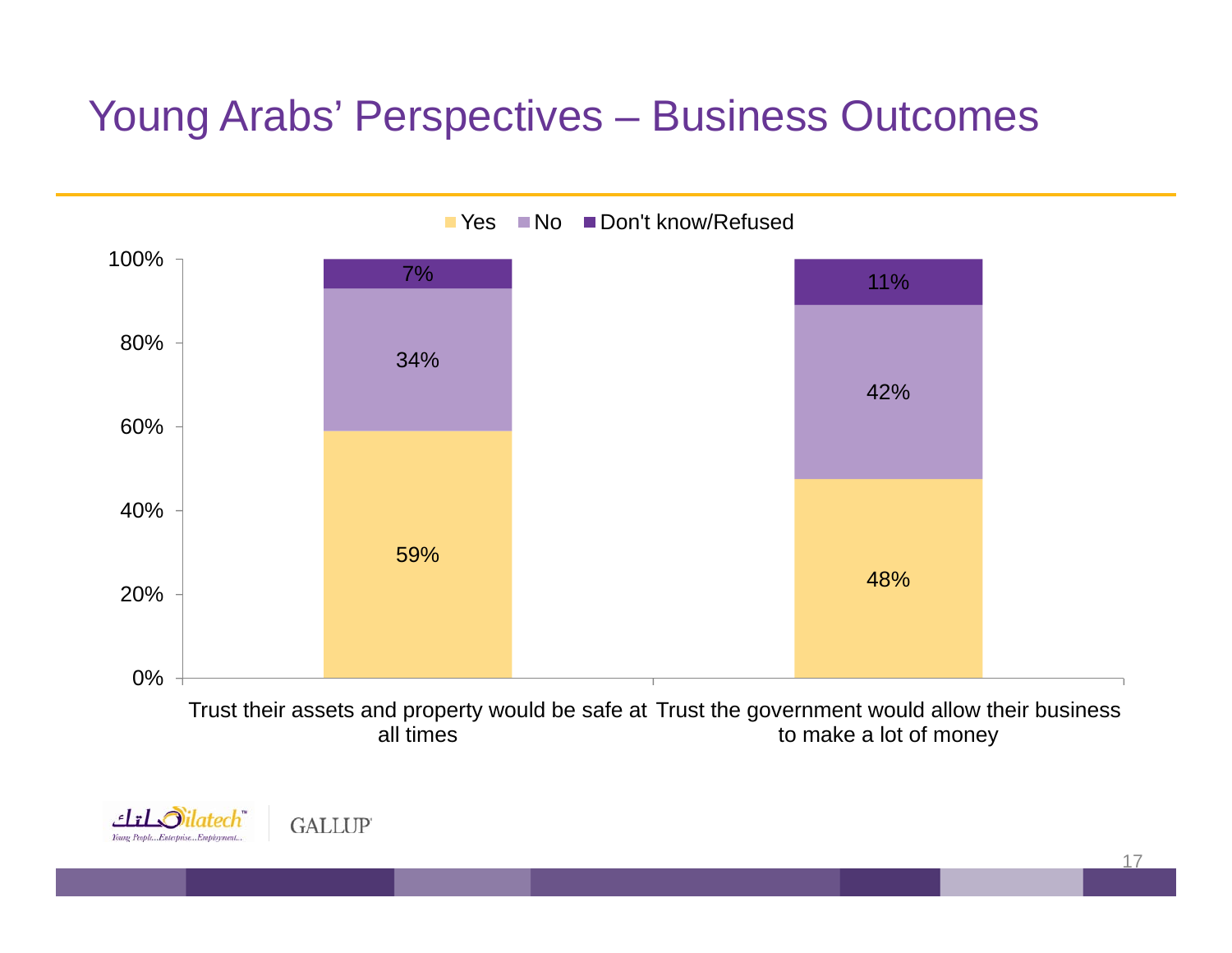

- $\bullet$  Entrepreneurship is a critical component to address the youth bulge challenge.
- • Majority of young Arabs prefer the public over the private sector, but large proportions are undecided, which represents an opportunity to "sell" the benefits of entrepreneurship to youth.
- •However, widespread perceptions of important business entry and outcome barriers exist.
- •Those most committed to entrepreneurship are also the ones most likely to emigrate, suggesting that business formation may not benefit their countries of origin.